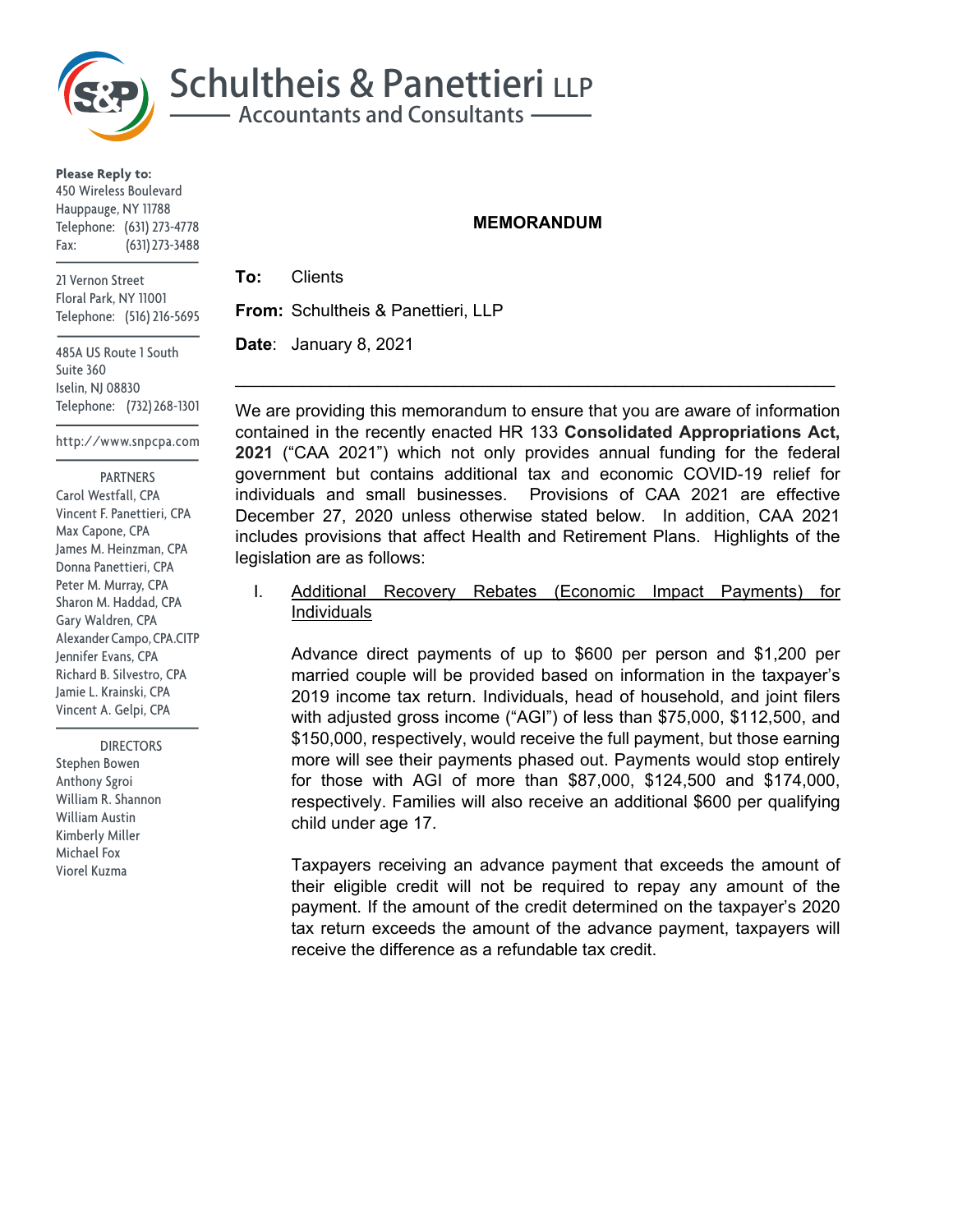# II. Unemployment Benefits

CAA 2021 reinstates or amends certain provisions set forth under the Coronavirus Aid, Relief, and Economic Security Act ("CARES Act") that have since expired. The provisions include but are not limited to the following:

- a. Reinstates the enhanced federal unemployment insurance known as Pandemic Emergency Unemployment Compensation ("PEUC"), providing an additional \$300 per week for all workers receiving unemployment benefits for weeks beginning after December 27, 2020. CAA 2021 also includes a technical amendment that confirms that shared work plans qualify as unemployment benefits for purposes of the \$300 subsidy payment.
- b. Extends the PEUC program through March 14, 2021, providing additional weeks of federally funded unemployment benefits to individuals who exhaust their regular state benefits.
- c. Extends the Pandemic Unemployment Assistance ("PUA") program through March 14, 2021 for independent contractors and self-employed individuals. CAA 2021 also provides a transition period where after March 14, 2021 new claimants will no longer be permitted to apply for PEUC or PUA benefits, but eligible individuals who were receiving benefits as of that date will continue to receive benefits through the week beginning on April 5, 2021.
- d. Increases the maximum number of weeks an individual may claim benefits through regular state unemployment plus the emergency federal programs from 39 to 50 weeks.

# III. Paycheck Protection Program ("PPP")

This program, originally established under the CARES Act, provides small businesses with potentially forgivable loans to cover certain operating expenses provided the small businesses maintain payroll levels. CAA 2021 extends the program through March 31, 2021 and provides the following enhancements:

- a. Creates a second draw loan option for smaller business not to exceed \$2 million. Eligibility provisions for the PPP Second Draw Loan include:
	- i. No more than 300 employees;
	- ii. Exhausted full amount of first PPP loan;
	- iii. Gross receipts reduction of 25% or more in any one quarter of 2020 as compared to the corresponding 2019 quarter.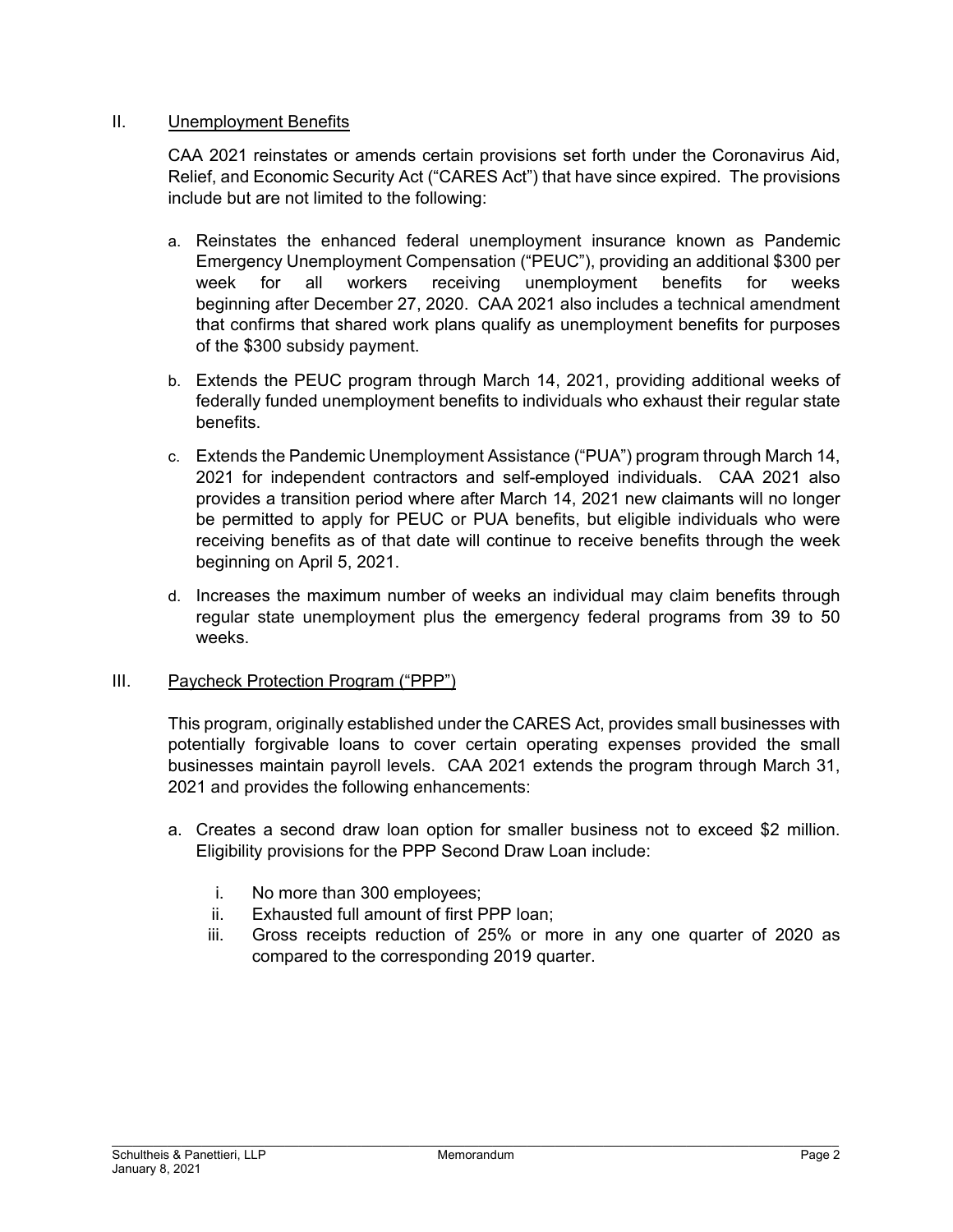- b. Expands the category of covered operating expenses that may be forgiven. The 60/40 ratio between payroll and non-payroll costs will continue to apply in order to be eligible for loan forgiveness. Covered expenses now include:
	- i. Covered payroll costs
	- ii. Covered mortgage obligation interest payments
	- iii. Covered rent obligations
	- iv. Covered utility payments
	- v. Covered operations expenditures costs for software, cloud computing, human resources and accounting needs.
	- vi. Covered property damage costs payments related to property damage due to public disturbances that occurred in 2020 not covered by insurance.
	- vii. Covered supplier costs expenditures to a supplier pursuant to a contract or order for goods in effect prior to applying for a PPP loan that are essential to the recipient's operations at the time the expenditure was made.
	- viii. Covered worker protection expenditures Personal protective equipment and adaptive investments to help a loan recipient comply with federal or state health and safety guidelines related to COVID-19.
- c. Simplified loan applications and forgiveness applications for PPP loans not to exceed \$150,000. Borrower must certify that they meet the revenue loss requirements.
- d. Borrowers will now be permitted to choose the length of their covered period provided it is not less than 8 weeks and no more than 24 weeks.
- e. Expands eligibility to include  $501(c)(6)$  business organizations that do not receive more than 15% of receipts from lobbying activities. In addition, lobbying activities cannot comprise more than 15% of total activities and cannot exceed \$1 million during the most recent completed tax year prior to February 15, 2020.
- f. Clarification of tax treatment of forgiveness of covered loans provides that no amount shall be included in gross income for reason of forgiveness of PPP loans. In addition, taxpayers can also take a deduction for expenses covered by the forgiven loans.

# IV. Families First Coronavirus Response Act ("FFCRA")

This program provided eligible employees of covered employers with Emergency Paid Sick Leave ("EPSL") and Expanded Family and Medical Leave ("EFML") for specified reasons related to COVID-19 from April 1, 2020 through December 31, 2020. Covered employers were eligible for a federal payroll tax credit for qualified EPSL and/or EFML paid to employees.

Although these provisions were not extended, CAA 2021 allows for a federal payroll tax credit if an employer voluntarily elects to continue to offer the leave through March 31, 2021. Qualifying reasons and documentation requirements have not changed. In addition, the amount of leave an employee is entitled to under FFCRA does not change.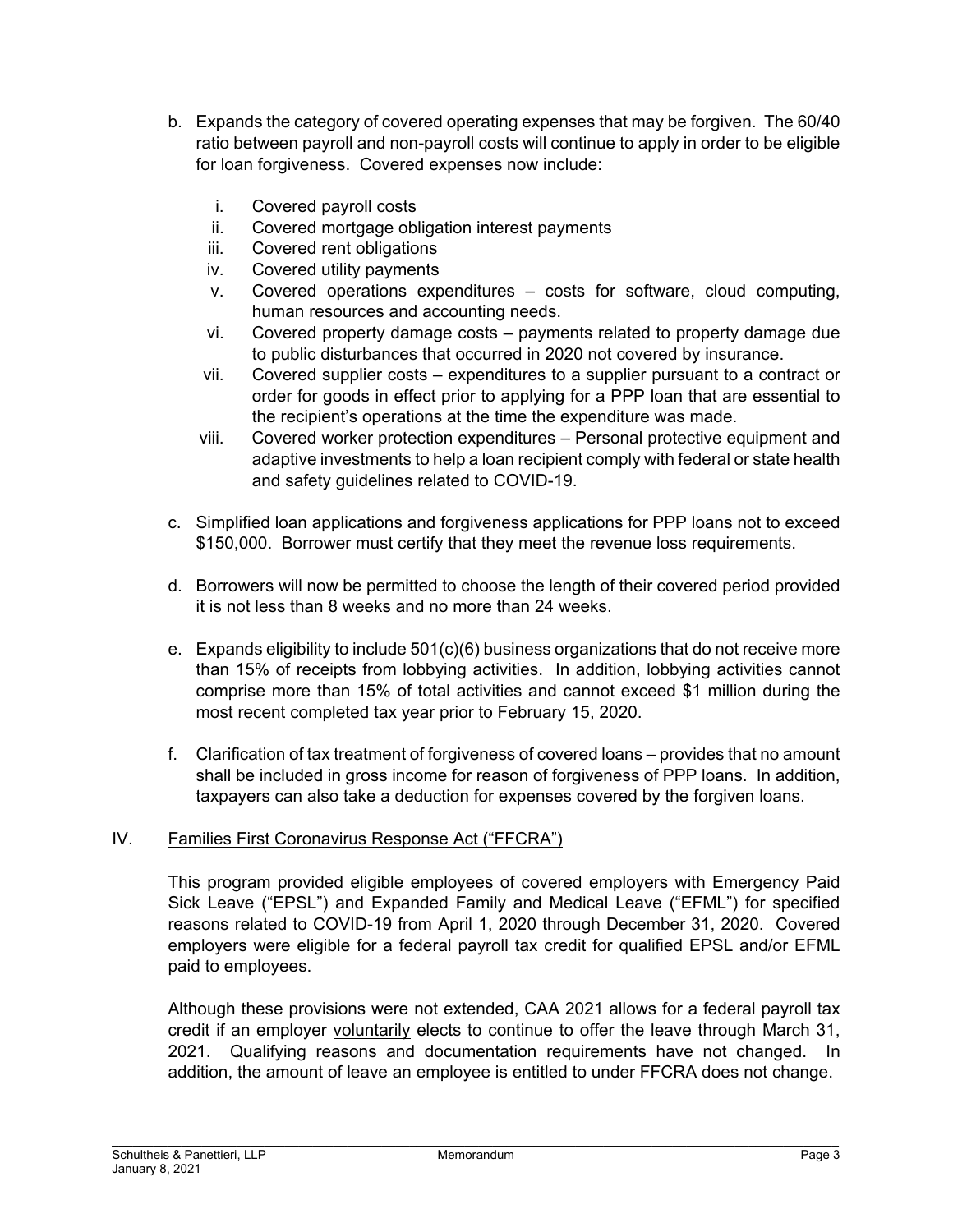# V. Employee Payroll Tax Deferral

On August 8, 2020, pursuant to a Presidential Memorandum, employers could elect to defer the withholding of the employee's share of social security taxes related to certain wages paid during the period September 1, 2020 through December 31, 2020 until the four-month period beginning January 1, 2021 and ending April 30, 2021. Deferred taxes were to be paid ratably from wages paid over this four-month period.

CAA 2021 extends the repayment period to December 31, 2021. Penalties and interest on the deferred unpaid tax liability will begin to accrue on January 1, 2022.

# VI. Employee Retention Tax Credit ("ERTC")

This program, originally established under the CARES Act, provides eligible employers with a credit against employment taxes with respect to qualified wages. CAA 2021 extends and enhances the program through June 30, 2021. The following provisions are available for calendar quarters beginning after December 31, 2020:

- a. Extends ERTC availability to qualified wages paid before July 1, 2021.
- b. Increases percentage of qualified wages available for the ERTC to 70%.
- c. Increases per employee qualified wages limitation to \$10,000 per quarter.
- d. Increases the eligible small employer full-time employee headcount determination to a maximum of 500 employees.
- e. If qualifying for ERTC based on a reduction in gross receipts, eligibility requires only a 20% reduction.

In addition, CAA 2021 retroactively allows small businesses that have a PPP loan to also claim the ERTC with the only limitation being that wages cannot be double counted.

CAA 2021 clarifies the definition of gross receipts for tax exempt organizations. For ERTC purposes, gross receipts should coincide with gross receipts reported on the organization's Form 990 – Return of Organization Exempt From Income Tax.

# VII. Provisions for Retirement Plans

a. Under the CARES Act, qualified participants were permitted to take a penalty free distribution of up to \$100,000 from certain types of retirement plans and IRAs. CAA 2021 provides that a money purchase plan is now permitted to make an in-service withdrawal that qualifies as a Coronavirus Related Distribution. This provision is retroactive to January 1, 2020.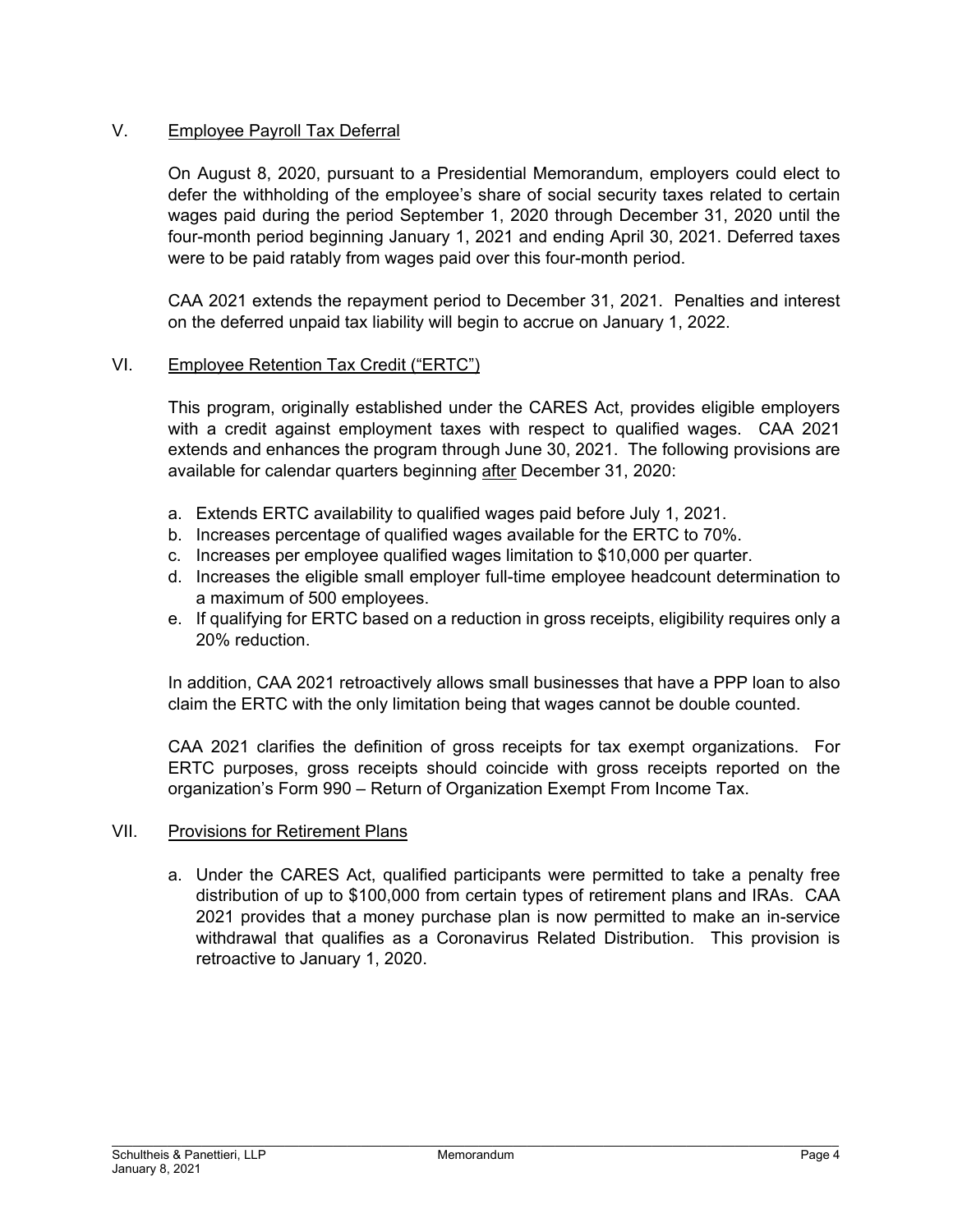b. As a rule, a 20 percent reduction in participants during a plan year raises issues of partial termination of a qualified plan. An employer who partially terminates a plan must determine which participants require an acceleration of vesting due to the partial termination.

CAA 2021 states that a plan will not be treated as having a partial termination during any plan year which includes the period beginning on March 13, 2020, and ending on March 31, 2021, provided the number of active participants covered by the plan on March 31, 2021 is restored to 80 percent of the number of active participants covered by the plan on March 13, 2020.

- c. Currently, a pension retirement trust may provide an in-service withdrawal to participants who have reached age 59 ½ but have not yet separated from employment. CAA 2021 permits certain participants in the building and construction industry participating in a multiemployer pension retirement trust to be eligible for an in-service withdrawal at age 55 if the following requirements are met:
	- i. Employee must be a participant in the plan on or before April 30, 2013;
	- ii. Trust must have been in existence before January 1, 1970;
	- iii. Plan must have received a favorable IRS determination letter dated prior to December 31, 2011 at a time when the plan provided that distributions may be made to an employee who has attained age 55 and who is not separated from employment at the time of such distribution.
- d. CAA 2021 includes disaster relief with respect to retirement plan distributions and loans for certain natural disasters declared between January 1, 2020 through February 25, 2021. It does not apply to the COVID-19 related national disaster.

Qualified individuals may take a distribution from their retirement account not to exceed \$100,000 without incurring the early distribution penalty. These distributions can be repaid, and income tax can be deferred over a 3-year period.

In regard to loans made to qualified individuals during the period December 27, 2020 through June 25, 2021, the limit on the amount of a plan loan may be increased to the lesser of 100% of the qualified individual's plan account balance or \$100,000. In addition, loan repayments scheduled during the disaster period and up to 180 days following the end of the disaster period may be delayed for one year or until June 25, 2021, if later.

To the extent a plan sponsor implements these changes, plan amendments will need to be put in place on or before the last day of the first plan year beginning on or after January 1, 2022, or such later date as dictated by the Secretary of the Treasury.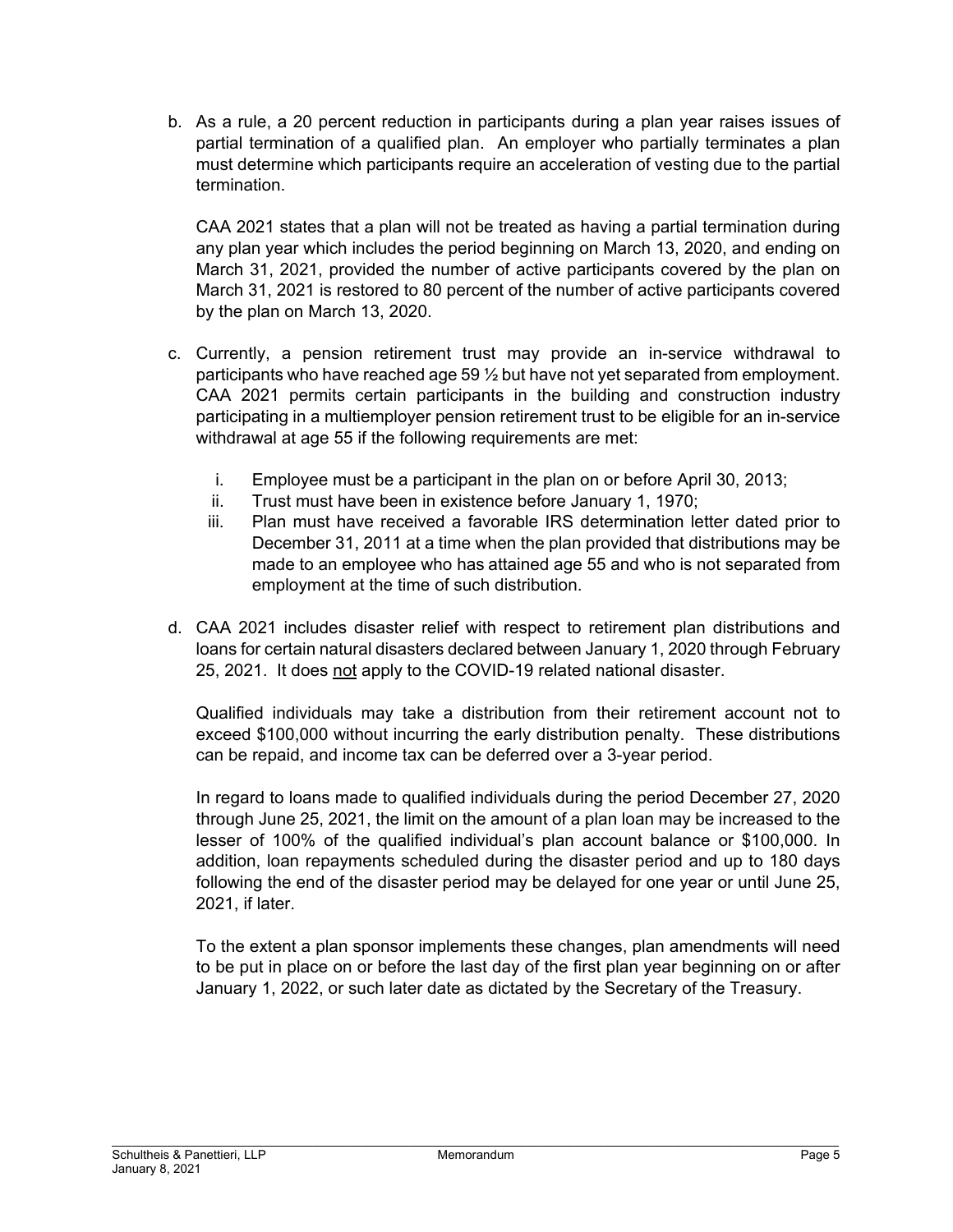# VIII. Provisions for Health and Welfare Plans

- a. CAA 2021 provides temporary relief for Flexible Spending Arrangements ("FSAs"). A number of provisions intend to permit flexibility of health and dependent care FSAs. Some of the provisions are as follows:
	- i. Plan participants may carry over unused benefits in health and dependent care FSAs from 2020 to 2021 and 2021 to 2022.
	- ii. Plans can adopt an extended grace period of 12 months for 2020 and 2021 which employees may request reimbursements with respect to such years.
	- iii. Plans may allow mid-year election changes for contributions prospectively without regard to life events through 2021.

Plan amendments must be adopted by the end of the calendar year beginning after the end of the plan year in which the change is effective.

b. Surprise Medical Billing

Effective January 1, 2022, group health plans and insurance carriers are required to protect covered persons from surprise medical billing (i.e. billing for costs incurred when a nonparticipating provider is unexpectedly involved in a patient's care). CAA 2021 requires group health plans and insurance carriers to consider the following services as if they were in-network services: out-of-network emergency care, certain non-emergency services provided by out-of-network providers at in-network facilities, and air ambulance services. Any cost-sharing payments made by a participant for these services must count towards the in-network deductible and out-of-pocket maximum as if they were performed by participating providers. CAA 2021 also prevents nonparticipating providers from balance billing the participant for such services.

c. Pharmacy Benefits Reporting

Under CAA 2021, plans will be required to submit prescription benefits paid information to the Department of Labor ("DOL"), the Internal Revenue Service ("IRS") and Department of Health and Human Services ("HHS") annually with the first report due by December 27, 2021. Subsequent reports will then be required by June  $1<sup>st</sup>$  of each year thereafter.